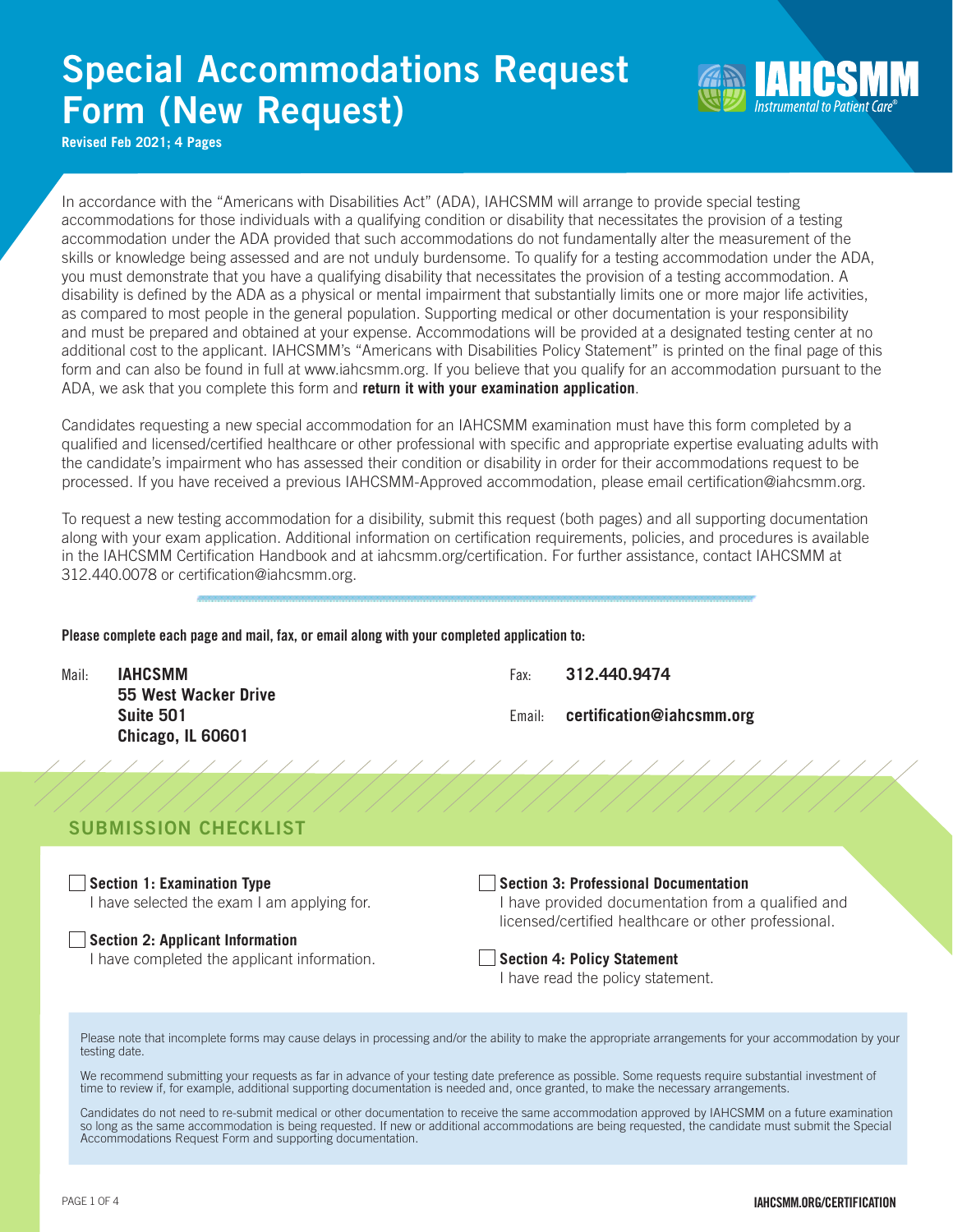| SECTION 1: EXAMINATION TYPE (PLEASE CHECK ONE)<br>Please let us know which exam you are applying for. | <b>REQUEST</b><br>FORM                      |  |  |  |  |  |
|-------------------------------------------------------------------------------------------------------|---------------------------------------------|--|--|--|--|--|
| <b>CRCST:</b> Certified Registered Central Service Technician                                         | <b>CIS:</b> Certified Instrument Specialist |  |  |  |  |  |
| <b>CER:</b> Certified Endoscope Reprocessor                                                           | <b>CHL:</b> Certified Healthcare Leader     |  |  |  |  |  |
|                                                                                                       |                                             |  |  |  |  |  |
| <b>SECTION 2: APPLICANT INFORMATION</b>                                                               |                                             |  |  |  |  |  |
| (This section to be completed by the applicant.)                                                      |                                             |  |  |  |  |  |
|                                                                                                       |                                             |  |  |  |  |  |
| <b>Personal Information</b>                                                                           |                                             |  |  |  |  |  |
|                                                                                                       |                                             |  |  |  |  |  |
| City, State/Province, Zip/Postal Code:                                                                |                                             |  |  |  |  |  |

**Personal Statement (for disability-related accommodations; please attach additional pages if necessary)**

Day Telephone: \_\_\_\_\_\_\_\_\_\_\_\_\_\_\_\_\_\_\_\_\_\_\_\_\_\_\_\_\_\_\_\_\_\_\_\_\_\_\_\_\_\_ Personal Email: \_\_\_\_\_\_\_\_\_\_\_\_\_\_\_\_\_\_\_\_\_\_\_\_\_\_\_\_\_\_\_\_\_\_\_\_\_\_\_\_\_\_\_\_\_\_\_\_\_

List and, where applicable, submit documentation of past accommodations you have received for standardized testing, or in academic settings. If you have received no previous accommodations, then you should provide an explanation for why no accommodations have been received in the past and why accommodations are necessary now.

| Please identify the professional who evaluated and/or treated the condition: |  |  |
|------------------------------------------------------------------------------|--|--|
|                                                                              |  |  |

### **Applicant Release**

Qualified and licensed/certified healthcare provider or other professional: I am requesting a special accommodation for my IAHCSMM exam. I authorize you, my health care provider or other appropriate professional, to complete the IAHCSM Special Accommodations Request Form and to provide such information to IAHCSMM as you deem relevant for this request.

In addition, I agree to provide to IAHCSMM all required documentation in connection with my request for accommodation of my stated disability. I declare and verify under penalty of perjury that all information provided by me to IAHCSMM or to others evaluating my disability is true to the best of my knowledge and belief. I understand and agree that the IAHCSMM has requested this documentation for use in evaluating the existence and nature of my disability and the need for the requested accommodation. I further understand and agree that IAHCSMM may provide this documentation to qualified professionals in connection with an independent review of my request for accommodation. I agree that IAHCSMM and/or its outside experts may directly contact any of the professionals or other persons who have provided information pertaining to my disability to obtain further information, clarification, or documents. I authorize those individuals to disclose such information concerning their evaluation.

Applicant Signature: \_\_\_\_\_\_\_\_\_\_\_\_\_\_\_\_\_\_\_\_\_\_\_\_\_\_\_\_\_\_\_\_\_\_\_\_\_\_\_\_\_\_ Date: \_\_\_\_\_\_\_\_\_\_\_\_\_\_\_\_\_\_\_\_\_\_\_\_\_\_\_\_\_\_\_\_\_\_\_\_\_\_\_\_\_\_\_\_\_\_\_\_\_\_\_\_\_\_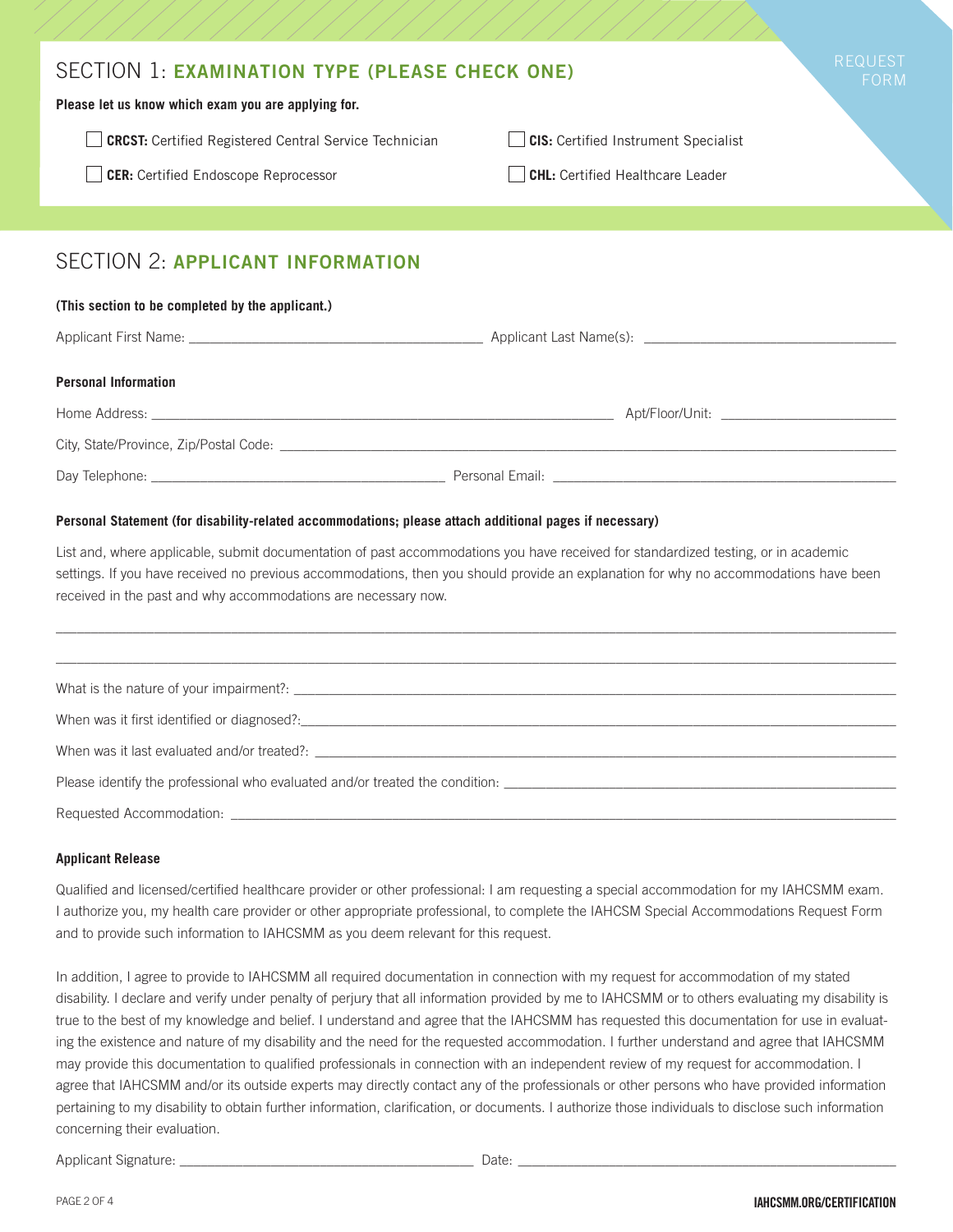## PROFESSIONAL DOCUMENTATION OF DISABILITY-RELATED NEEDS

REQUEST FORM

# SECTION 3: PROFESSIONAL DOCUMENTATION

**(This section to be completed by a qualified and licensed/certified healthcare or other professional with specific and appropriate expertise evaluating adults with the applicant's impairment. Attach additional pages if necessary.)**

| Applicant First Name:                                              |                     | Applicant Last Name(s): |        |  |  |
|--------------------------------------------------------------------|---------------------|-------------------------|--------|--|--|
| I have known:                                                      | (NAME OF APPLICANT) | since:                  | (DATE) |  |  |
| in my capacity as $a(n)$ : _                                       |                     |                         |        |  |  |
| (PROFESSIONAL TITLE AND A DESCRIPTION OF YOUR SPECIALTY/EXPERTISE) |                     |                         |        |  |  |

### **Please attach your professional report which should include the following:**

- Description of the specific functional limitations caused by the Candidate's impairment that require accommodation;
- Description of the history of treatment and/or rehabilitation efforts that the Candidate has received for their impairment;
- Documentation addressing whether the Candidate's impairment substantially limits one or more major life activities within the meaning of the ADA; and
- <sup>1</sup>Objective evidence of functional limitations including: o A list of all standardized test instruments and assessment procedures used to diagnose and evaluate the functional impact of the Candidate's impairment; and
	- o Date(s) of assessments and/or treatment contacts upon which your report and opinions are based.

The Candidate discussed with me the nature of the test being administered. It is my professional opinion that because of this applicant's disability, I concur that they should be accommodated by providing the special arrangements during the exam administration as outlined below.

### **Specific Recommended Testing Accommodations for this Candidate (please check all that apply and attach additional pages if necessary)**

| Large text test                    |  |  |  |  |  |
|------------------------------------|--|--|--|--|--|
| Separate testing area              |  |  |  |  |  |
|                                    |  |  |  |  |  |
| Wheelchair accessible testing site |  |  |  |  |  |
| Food                               |  |  |  |  |  |
| Drink                              |  |  |  |  |  |
|                                    |  |  |  |  |  |
|                                    |  |  |  |  |  |
|                                    |  |  |  |  |  |
|                                    |  |  |  |  |  |
|                                    |  |  |  |  |  |
|                                    |  |  |  |  |  |

<sup>1</sup> Consistent with the ADA's requirements, IAHCSMM will consider all documentation submitted and recognizes that no one piece of evidence may be dispositive in making a testing

accommodation determination. Therefore, if a candidate cannot provide results from a specific test or evaluation instrument, this may not necessarily preclude the candidate from receiving the requested accommodation, if the documentation otherwise provided by the candidate, in its entirety, is sufficient to demonstrate they have a qualifying disability and require a testing accommodation.